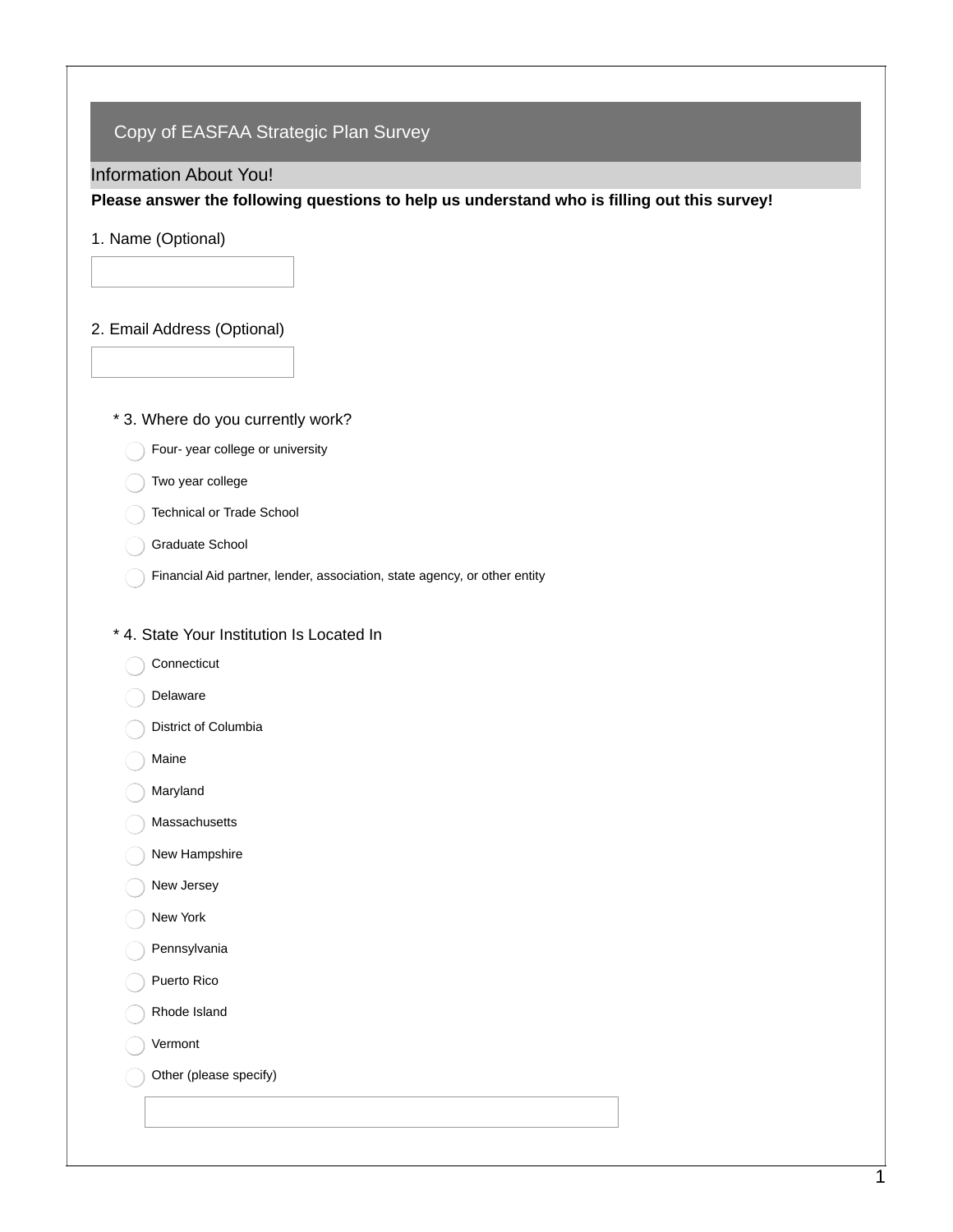| * 5. How many years have you been in the financial aid profession?                         |  |
|--------------------------------------------------------------------------------------------|--|
| Less than one year                                                                         |  |
| 1-5 years                                                                                  |  |
| 6-10 years                                                                                 |  |
| 11-20 years                                                                                |  |
| More than 20 years                                                                         |  |
|                                                                                            |  |
| * 6. Please indicate the number of years you have been a member in your state association. |  |
| Less than 1 year                                                                           |  |
| $1 - 5$ years                                                                              |  |
| 6-10 years                                                                                 |  |
| 11-20 years                                                                                |  |
| More than 20 years                                                                         |  |
| Not a Member                                                                               |  |
|                                                                                            |  |
| * 7. Please indicate the number of years you have been a member in EASFAA.                 |  |
| Less than 1 year                                                                           |  |
| 1-5 years                                                                                  |  |
| 6-10 years                                                                                 |  |
| 11-20 years                                                                                |  |
| More than 20 years                                                                         |  |
| Not a Member                                                                               |  |
|                                                                                            |  |
| * 8. Please indicate the number of years you have been a member in NASFAA.                 |  |
| Less than 1 year                                                                           |  |
| 1-5 years                                                                                  |  |
| 6-10 years                                                                                 |  |
| 11-20 years                                                                                |  |
| More than 20 years                                                                         |  |
| Not a Member                                                                               |  |
|                                                                                            |  |
|                                                                                            |  |
|                                                                                            |  |
|                                                                                            |  |
|                                                                                            |  |
|                                                                                            |  |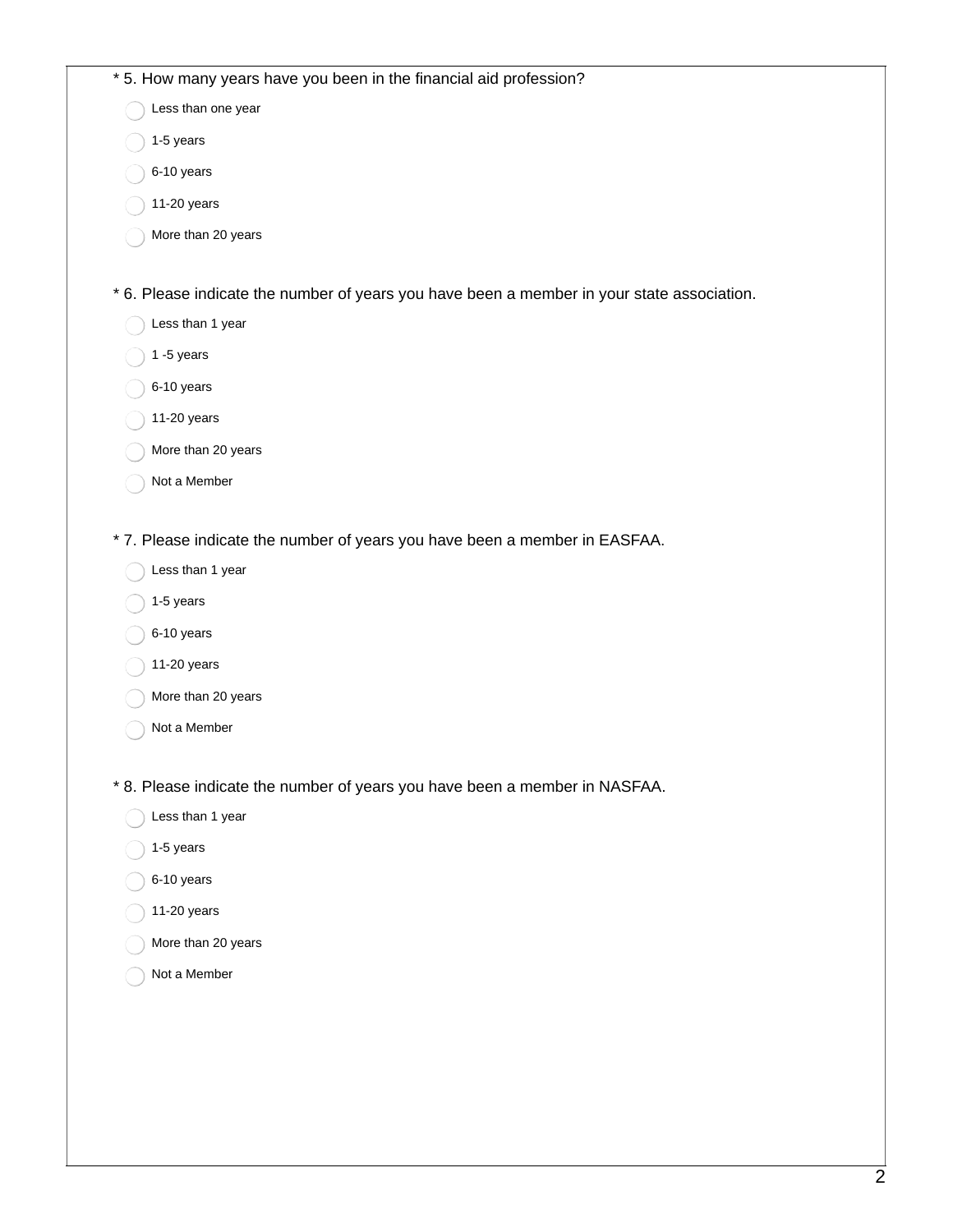| * 9. What best categorizes your position in financial aid?            |
|-----------------------------------------------------------------------|
| Vice President/Assistant Vice President/Associate Vice President/Dean |
| <b>Director</b>                                                       |
| <b>Associate Director</b>                                             |
| <b>Assistant Director</b>                                             |
| Counselor                                                             |
| Financial Aid Technical Staff                                         |
| Administrative Assistant                                              |
| Other (please specify)                                                |
|                                                                       |
|                                                                       |

10. EASFAA is always seeking individuals that are willing to help us achieve our goals, strategies and tactics to make us all successful. If you provided your contact information above, please click here if you would like to be contacted about these opportunities.

Please contact me!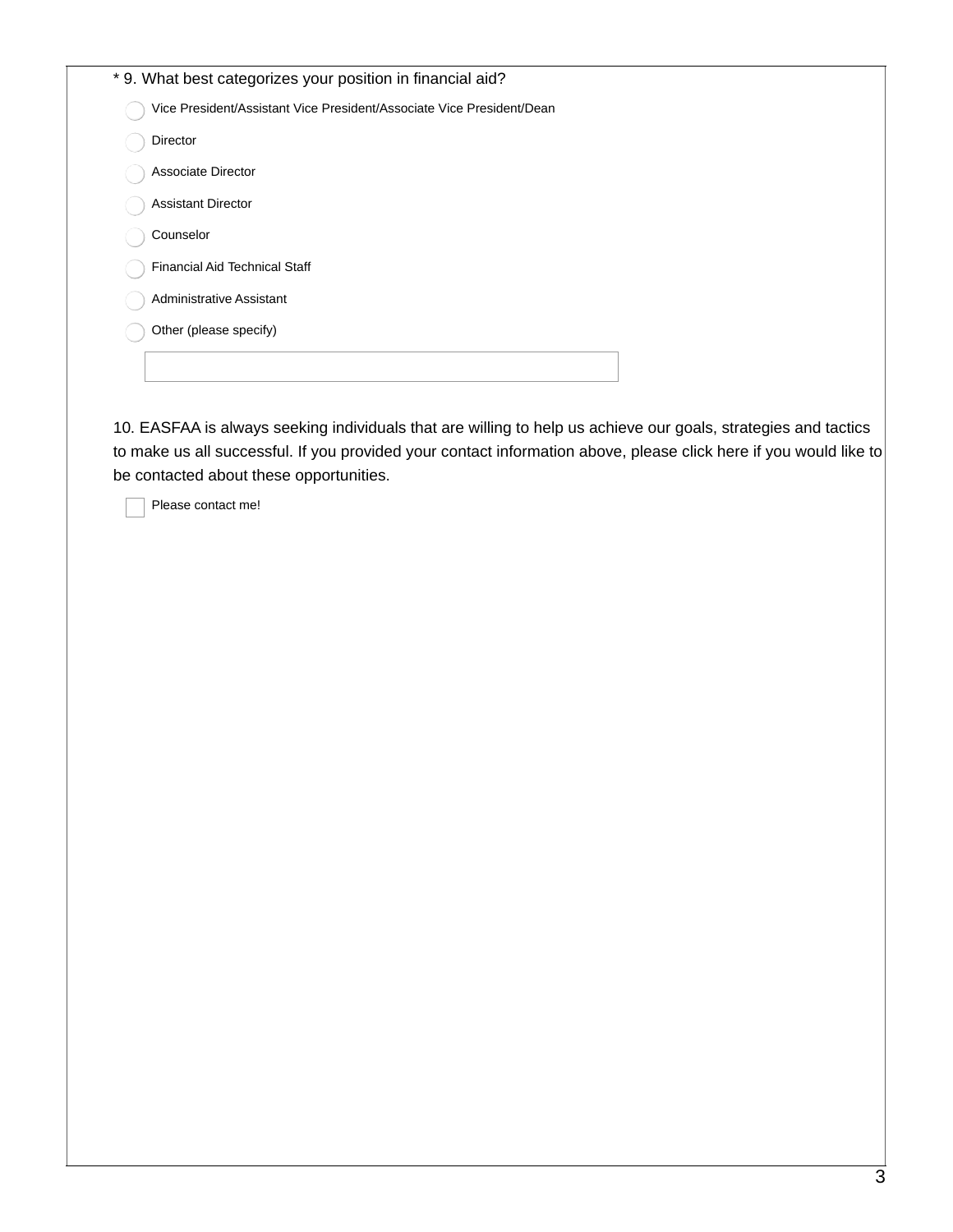Copy of EASFAA Strategic Plan Survey

More About EASFAA and How You Interact With Us **Help us understand how you currently interact with EASFAA.**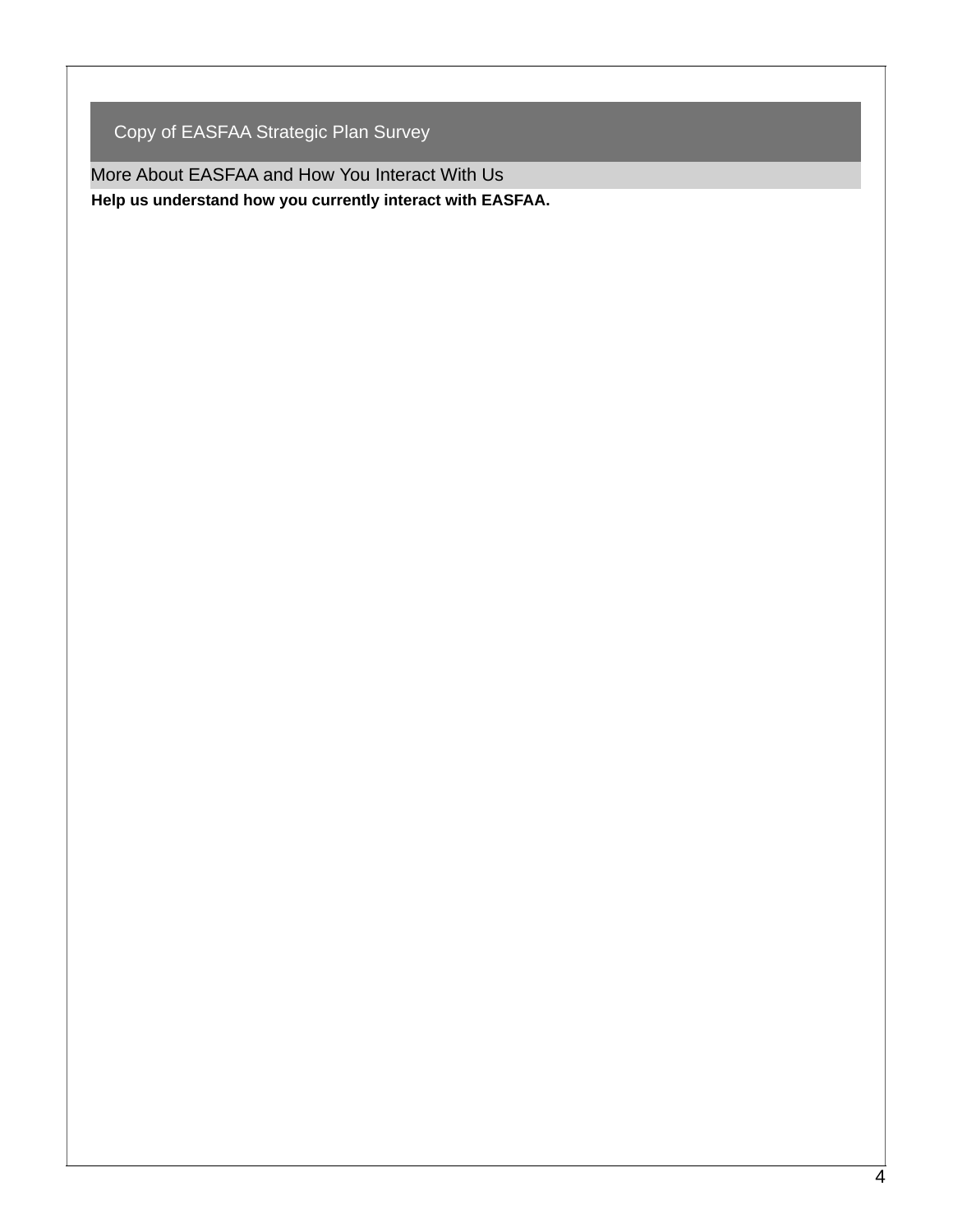| 11. As an EASFAA member, please rate the value of EASFAA resources to you.<br>(10 being the highest, 1 being the lowest; please do not repeat numbers) |
|--------------------------------------------------------------------------------------------------------------------------------------------------------|
| $\equiv$<br>Annual Conference                                                                                                                          |
| 亖<br><b>Credential Training</b>                                                                                                                        |
| $\equiv$<br>Diversity and Inclusion                                                                                                                    |
| $\equiv$<br><b>EASFAA Leads</b>                                                                                                                        |
| 亖<br><b>Financial Wellness</b>                                                                                                                         |
| 亖<br><b>Government Relations</b>                                                                                                                       |
| 亖<br>Grad/Professional Listserv                                                                                                                        |
| 亖<br>Job Board                                                                                                                                         |
| 亖<br>Tuesdays @ 2                                                                                                                                      |
| 亖<br>Website                                                                                                                                           |
| 12. Of the above, do you have any suggestions or comments where improvement can be made?                                                               |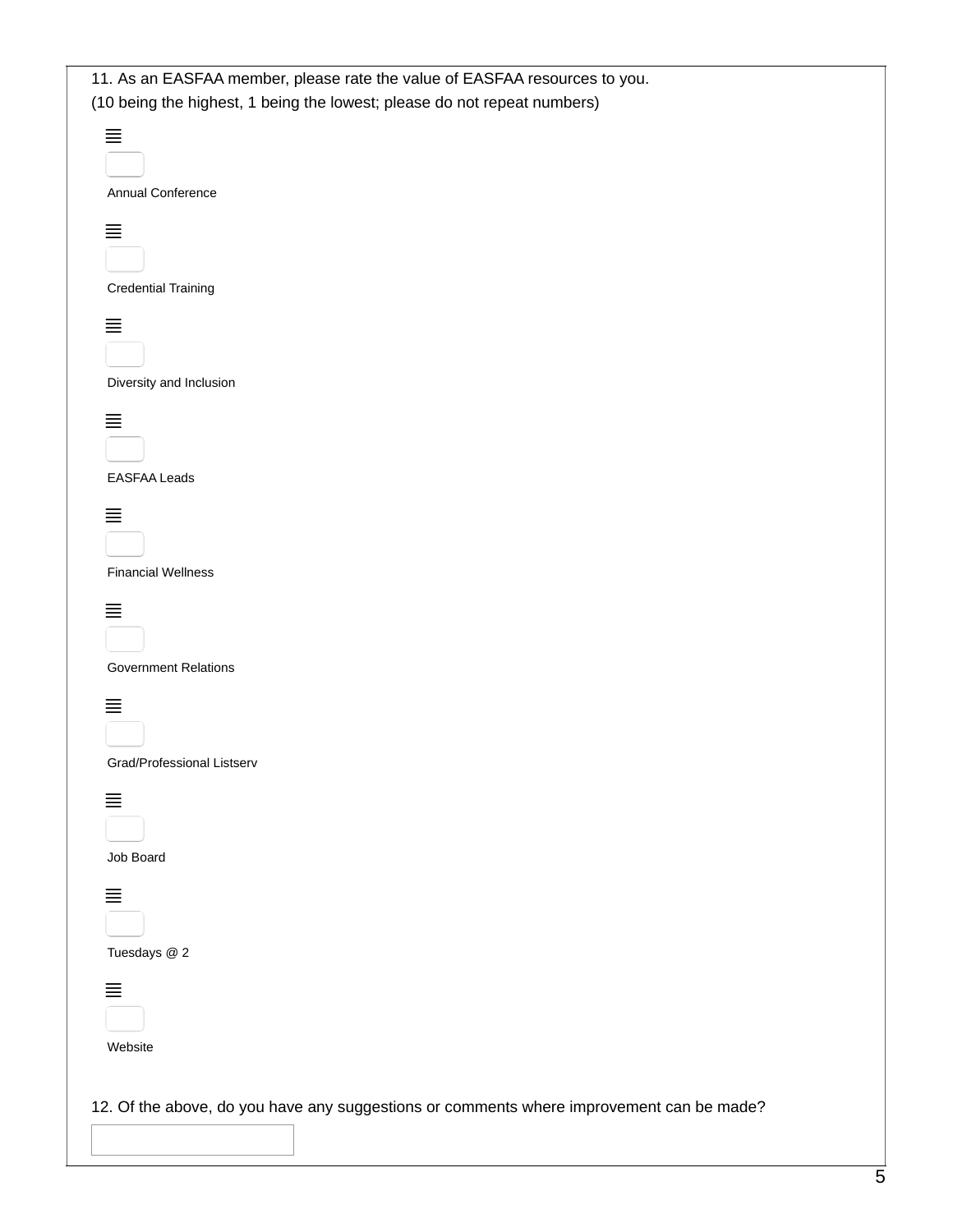| * 13. What can EASFAA provide that you are not currently receiving from your state association or NASFAA?                                                                                           |
|-----------------------------------------------------------------------------------------------------------------------------------------------------------------------------------------------------|
| The state and national associations meet all of my professional needs                                                                                                                               |
| I still have a need for                                                                                                                                                                             |
|                                                                                                                                                                                                     |
|                                                                                                                                                                                                     |
| 14. What are the top challenges facing your office, college, and/or students?                                                                                                                       |
|                                                                                                                                                                                                     |
|                                                                                                                                                                                                     |
| 15. What can EASFAA do to help mitigate these challenges?                                                                                                                                           |
|                                                                                                                                                                                                     |
|                                                                                                                                                                                                     |
| 16. Please list up to 4 things that you would like to see EASFAA accomplish that would support you, your<br>goals, and/or your students' goals OR provide additional feedback to EASFAA leadership. |
|                                                                                                                                                                                                     |
|                                                                                                                                                                                                     |
|                                                                                                                                                                                                     |
|                                                                                                                                                                                                     |
|                                                                                                                                                                                                     |
|                                                                                                                                                                                                     |
|                                                                                                                                                                                                     |
|                                                                                                                                                                                                     |
|                                                                                                                                                                                                     |
|                                                                                                                                                                                                     |
|                                                                                                                                                                                                     |
|                                                                                                                                                                                                     |
|                                                                                                                                                                                                     |
|                                                                                                                                                                                                     |
|                                                                                                                                                                                                     |
|                                                                                                                                                                                                     |
|                                                                                                                                                                                                     |
|                                                                                                                                                                                                     |
|                                                                                                                                                                                                     |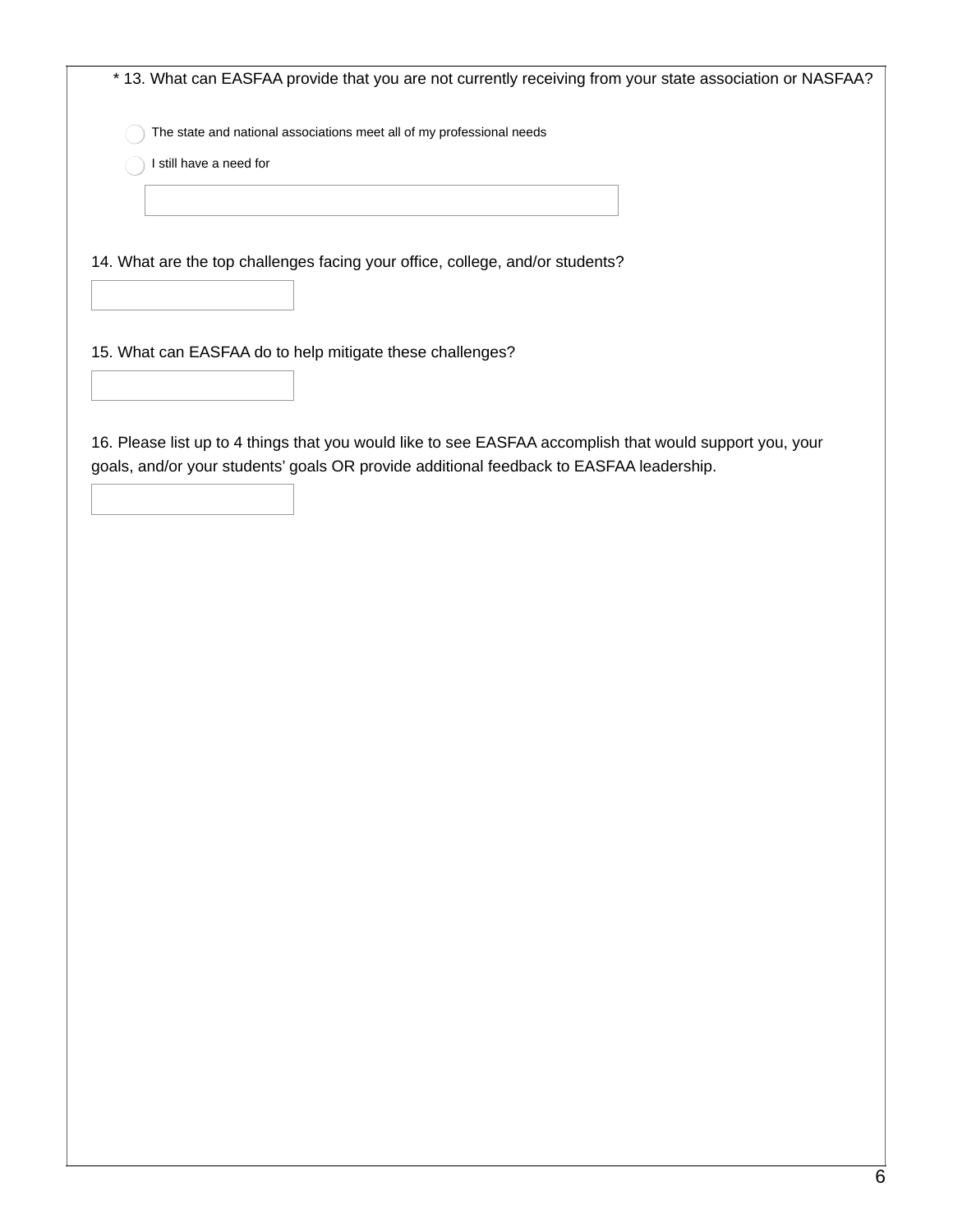|                           | We'd love to hear more about your thoughts on training topics within EASFAA.                               |
|---------------------------|------------------------------------------------------------------------------------------------------------|
|                           | * 17. Would you be interested in any of the following topics for upcoming trainings (check all that apply) |
|                           | Developing your leadership style                                                                           |
| Developing office culture | Giving feedback-how to have tough conversations                                                            |
|                           |                                                                                                            |
|                           | Using data to assess process efficiency                                                                    |
|                           | Transitioning from support staff to leadership-the good & the bad                                          |
| Career Coaching           | Federal Relations/Advocacy                                                                                 |
| Credentials               |                                                                                                            |
|                           | Diversity, Equity, and Inclusion                                                                           |
| Not at this time          |                                                                                                            |
|                           |                                                                                                            |
|                           | 18. Are there any additional topics that you would like to have training on? (Not a required field)        |
|                           | * 19. What is your preferred method of training?                                                           |
| Conferences               |                                                                                                            |
|                           |                                                                                                            |
| Webinars                  |                                                                                                            |
|                           |                                                                                                            |
| In-person Sessions        | Sessions provided by state associations                                                                    |
|                           |                                                                                                            |
|                           |                                                                                                            |
|                           | 20. In what areas does EASFAA need to improve their training or programming options?                       |
|                           |                                                                                                            |
|                           |                                                                                                            |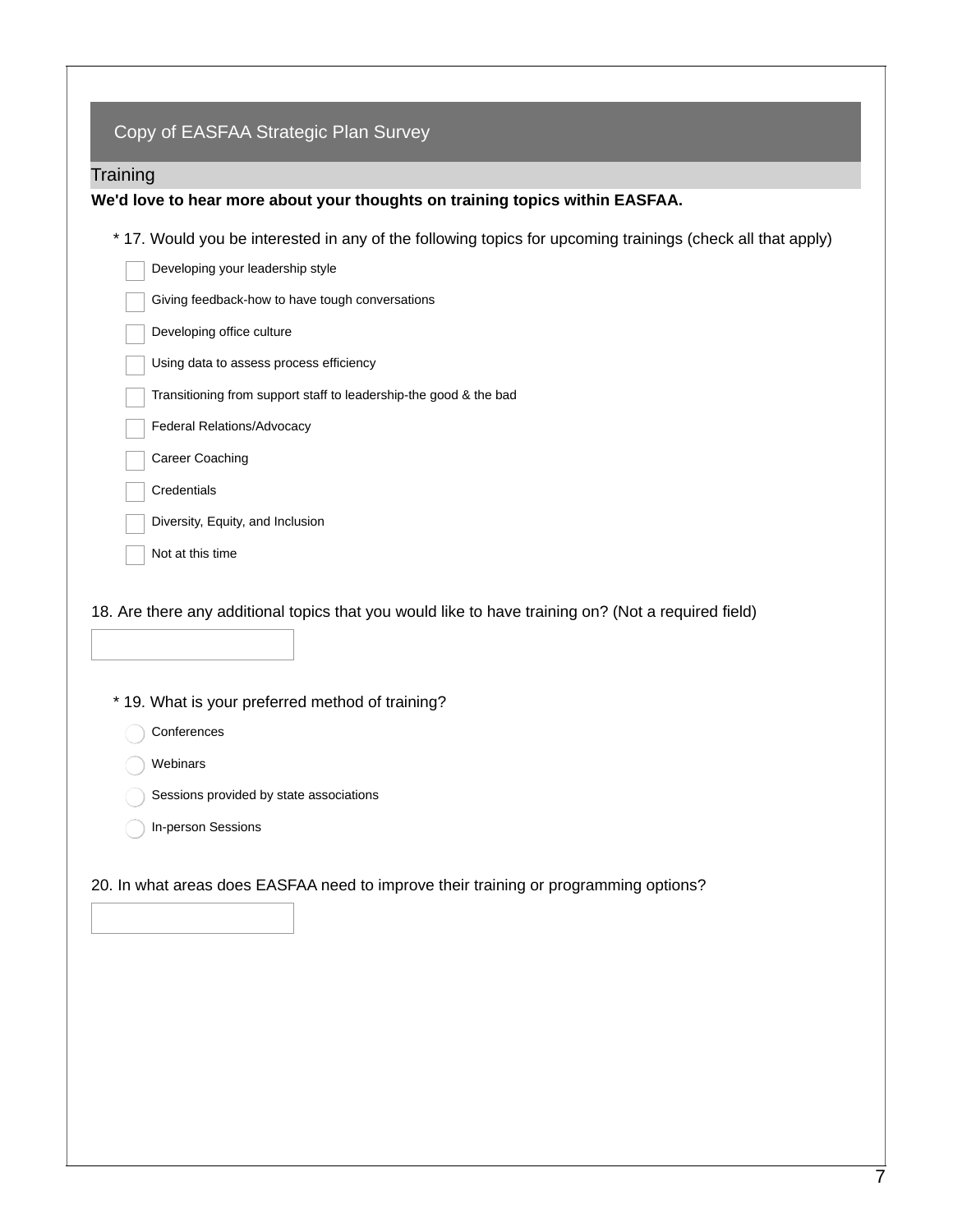| Copy of EASFAA Strategic Plan Survey                       |                                                                                                                |
|------------------------------------------------------------|----------------------------------------------------------------------------------------------------------------|
| Conferences in the Future                                  |                                                                                                                |
|                                                            | As we look forward, it's important that we collect information on how you want to participate in               |
| conferences in the coming years.                           |                                                                                                                |
| * 21. Are you ready to go back to an in-person conference? |                                                                                                                |
| Yes                                                        |                                                                                                                |
| No                                                         |                                                                                                                |
| Maybe                                                      |                                                                                                                |
| (May 15-18, 2022) in Baltimore?                            | * 22. Assuming standard costs, is your institution budgeting for sending staff to the 2022 EASFAA Conference   |
| Yes                                                        |                                                                                                                |
| No                                                         |                                                                                                                |
| I don't have information on this                           |                                                                                                                |
|                                                            | * 23. If Yes above, how many staff members do you believe your institution will send to the full conference?   |
| 1                                                          | $10+$                                                                                                          |
| $2 - 4$                                                    | Unknown                                                                                                        |
| $5-9$                                                      |                                                                                                                |
|                                                            | * 24. If your institution is 2 hours or less away; would you be interested in attending a full one day agenda? |
| Yes                                                        |                                                                                                                |
| No                                                         |                                                                                                                |
| Maybe                                                      |                                                                                                                |
| Not Applicable                                             |                                                                                                                |
|                                                            | 25. If Yes above, how many staff members do you believe your institution will send?                            |
| 1                                                          |                                                                                                                |
| $2 - 4$                                                    |                                                                                                                |
| $5-9$                                                      |                                                                                                                |
| $10+$                                                      |                                                                                                                |
|                                                            |                                                                                                                |
|                                                            |                                                                                                                |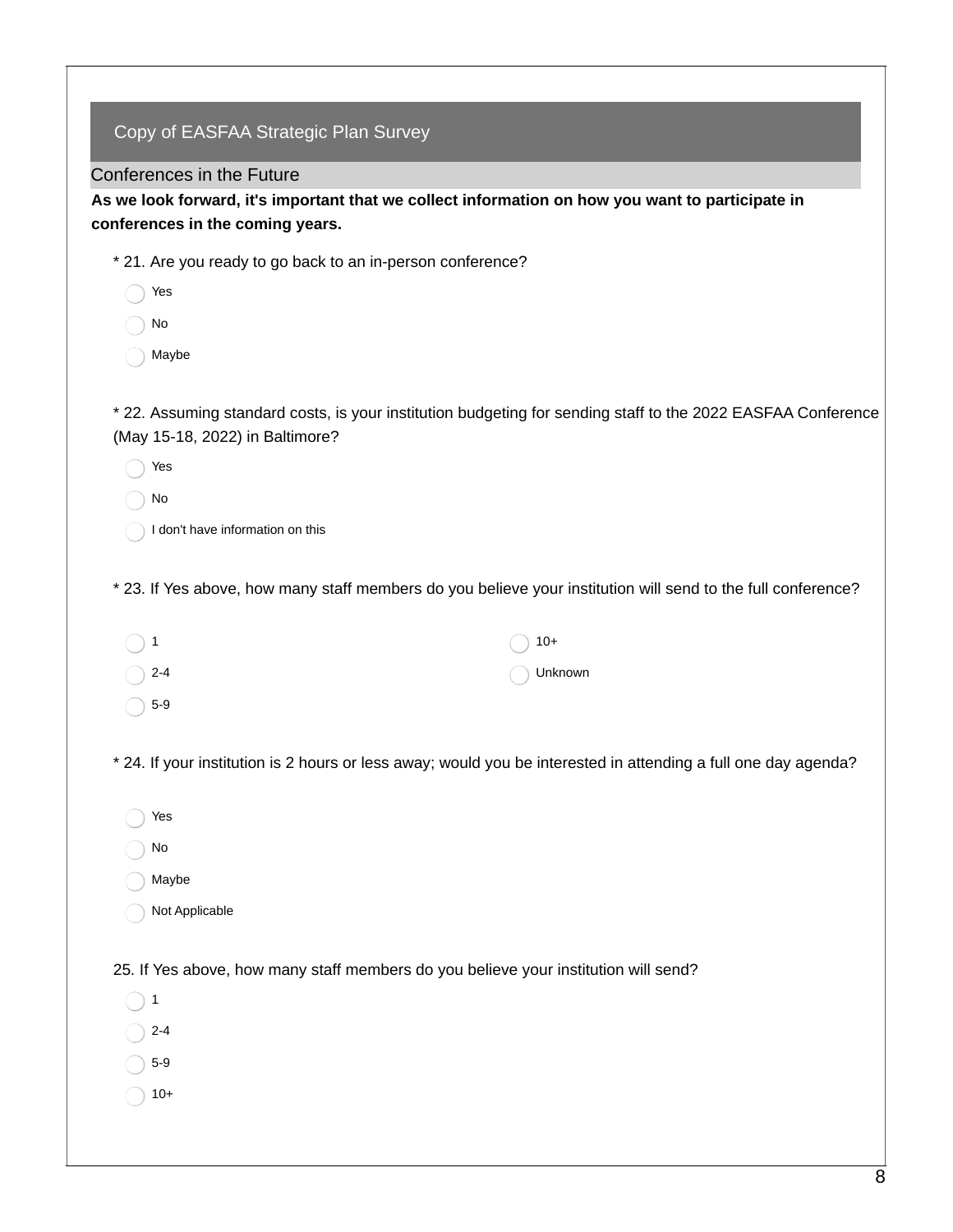\* 26. If there is an opportunity to send staff from your office to a full one day agenda where half can attend one day and the other half another day with the same agenda would you?

Yes

No

Maybe

Not applicable

\* 27. As you know, the EASFAA conference is traditionally held in May. Please let us know your thoughts on the time of year.

Works well with my schedule

I can make it work

EASFAA should reconsider the timeframe

\* 28. If EASFAA were to reconsider the conference month, what month would you suggest?

February

March

April

November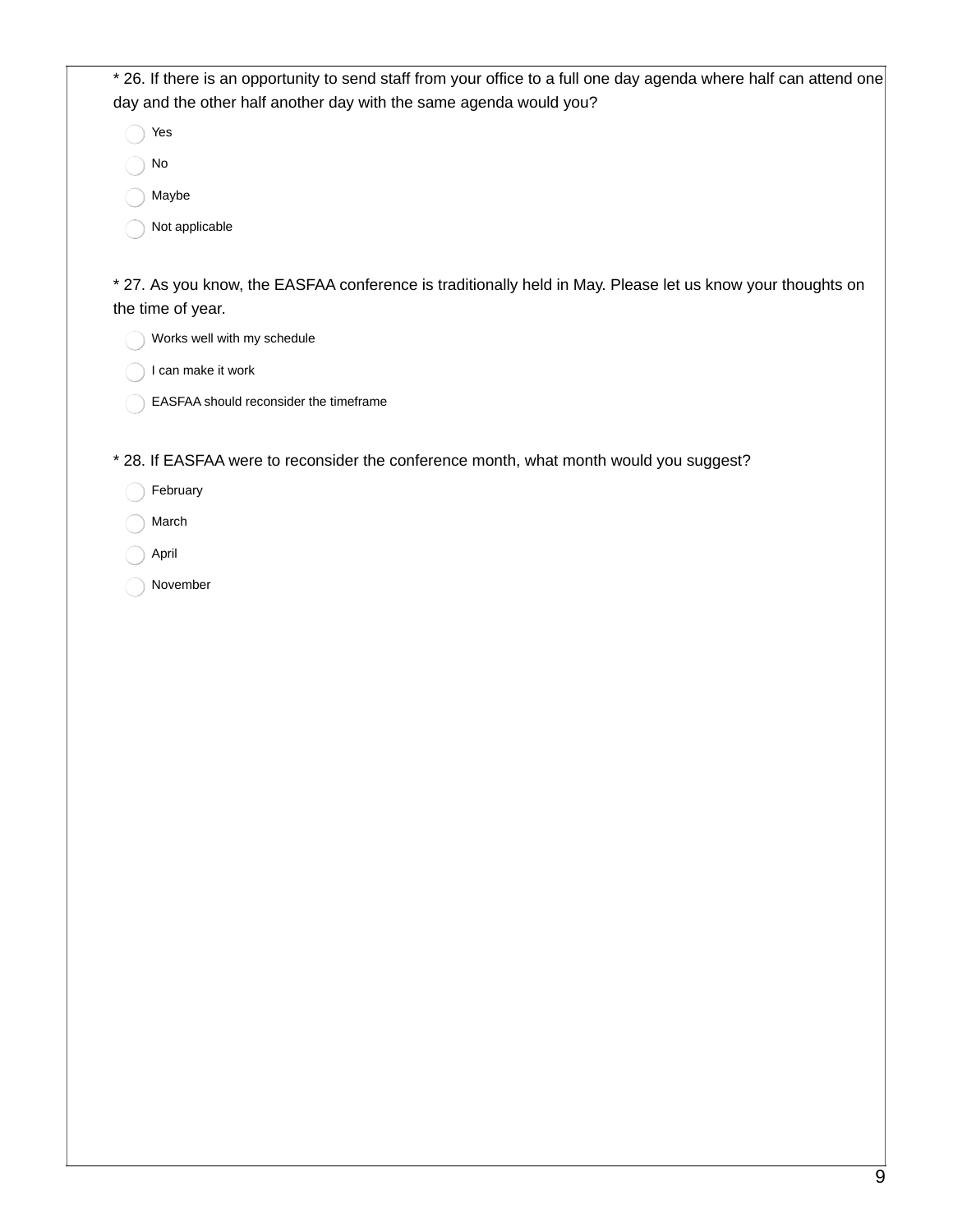| Mentoring |                                                                                                                                                             |
|-----------|-------------------------------------------------------------------------------------------------------------------------------------------------------------|
|           | Help us understand more about our members' need and/or desire for a mentoring program!                                                                      |
|           | * 29. Would you participate in a mentoring program offered by EASFAA?                                                                                       |
|           | Yes                                                                                                                                                         |
|           | No                                                                                                                                                          |
|           | * 30. Would you be willing to participate as a Mentor/Coach/Ambassador for industry colleagues?                                                             |
|           | Yes                                                                                                                                                         |
|           | No                                                                                                                                                          |
|           | * 31. Would you be interested in being a mentee or connecting with experienced industry colleague(s)?                                                       |
|           | Yes                                                                                                                                                         |
|           | No                                                                                                                                                          |
|           | * 32. For the sake of this survey, we will utilize the term "mentoring". In practice, which naming convention<br>would you prefer for this type of program? |
|           | Mentor                                                                                                                                                      |
|           | Coach                                                                                                                                                       |
|           | Ambassador                                                                                                                                                  |
|           | <b>EASFAA Connects</b>                                                                                                                                      |
|           | Other: ___________                                                                                                                                          |